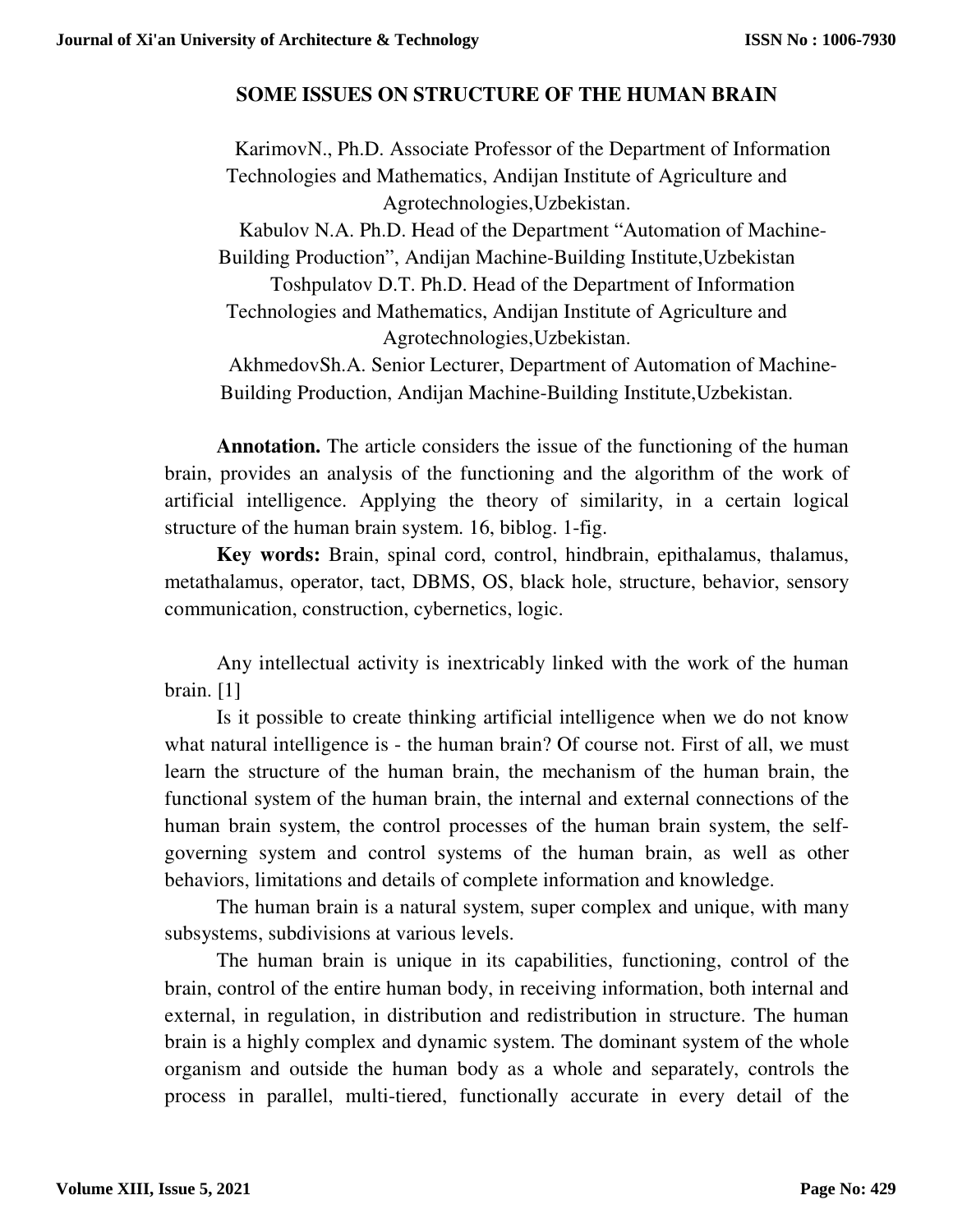processes [15]. All this is performed by an automated control system, which in the system has many automated control and regulation systems.

All listed operations are performed accurately, in a timely manner, consistently, and monotonously. Determining the structure of the human brain as a complex system is not very simple.

Studying the centuries-old scientific results, scientific approaches from various points of view such as: physiological, psychological, medical, philosophical, biological, biophysical, neurophysiological, biocybernetic, neurocybernetic and cybernetic directions.

I will use the results of the research on the human brain [2, 3, 4], paying tribute and respect to these scientists and from the point of view of cybernetics and logic, we will concentrate in the study and definition of the structure of the human brain.

This means the structure of an automated control system with a multitude of automatic control and regulation systems.

In 1906, the physiologist Sherington put forward a hypothesis that explained the properties of the brain by the fact that structures are created in it corresponding to new experience, new knowledge. Sherrington discovered that the places of contact of neurons - synapses - sometimes cease to transmit stimuli, change their permeability and thus provide creation to the structure. And so, the ideas of these physiologists, the brain looks like an accumulation of hundreds of billions of moving switches, some of which over time are closed throughout life. And so, despite the sophisticated efforts of the mind, despite the huge amount of research covering the structure of the brain, its anatomy and its work - behavior, science has not yet revealed the secrets of the brain.

It was even suggested that it was impossible to do this, since a complete description of the work of the brain system requires a larger system than the one described and the work of the brain can only be understood by a more powerful device than itself.

I suppose - says the American scientist Maroll - that no psychologist will ever be able to give such a complete description of the brain should include a description of how the brain tries to include a description, how the brain tries to understand another brain, and so on ad infinitum. [7]

But there is no serious reason for this bleak conclusion. Of course, to completely and unchanged rewrite the information stored in 100 trillion brain memory cells, you need at least the same number of cells. It is usually said and written that the brain is "constructed in the highest degree of complexity." What does it mean - difficult? The meaning of this word is as follows: the amount of information that determines the structure of a given system is large. [8]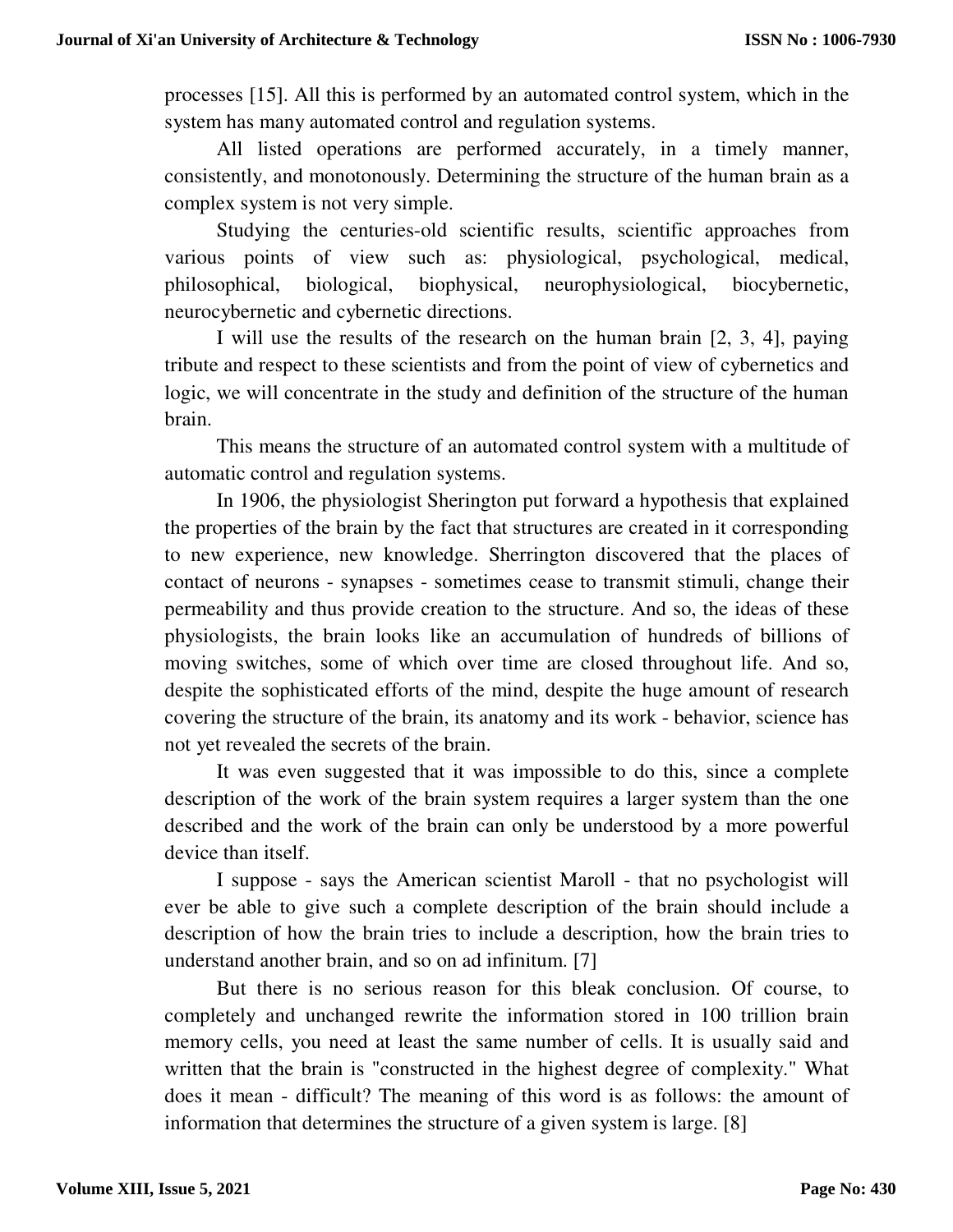The brain is a complex multilevel system. Psychological, physiological, cellular, molecular, atomic - the levels that are involved in different sciences or different areas of the same science. And on each of which it is possible to more or less satisfactorily understand the principles of the functioning of the brain, its individual regions and structures. [12]

Over time, we will learn to accurately calculate any complexity in bits. The interest in human brain research is too great. Dedicated to numerous monographs and articles "The Brain and the Computing Machine", "Cybernetics of Natural Systems", "Sensory Communications", "The Construction of the Brain", "Is It Possible to Model the Work of the Brain", "The Brain and Cybernetics", etc., etc. etc. [9].

In the book of W. Ashby, more than half of the disclosure of those logical structures of the mechanism of adaptation, which differs the organism from a mechanical automaton.

Not the usual approach of W. Ashby to the construction of the logic of the mechanism of the phenomena observed in the body and to teach logical structures where it would seem possible to do with one direct analytical study.

Using the ideas of W. Ashby "Construction of the Brain", as well as the axioms that the human brain is a natural, intelligent biological computer with very, very large capabilities.

Let's assume that an artificial intelligence machine is a model of a naturally intelligent mechanism (an organ producing intelligence), a human brain. How is an artificial intelligence machine developed, what is its structure, primary supporting decisions, decisions, what blocks (sections) the system consists of. The von Neumann architecture was adopted, and so the development of a modern super computer with this architecture continues to this day. What are the capabilities of a computer system in relation to artificial intelligence, what kind of structure functions and works. It operates on the basis of a pre-compiled algorithm, on the basis of algorithms the solution of the problem is controlled. A framework that provides implementations for these algorithms. [10]

The digital computer operates on the basis of the following algorithm: Central control system, local control system, local control system, control system operators, actuator control operators, system control system command operators, clock control system control operators. All these algorithms are developed artificially, for a specific purpose, in accordance with the laws and rules of natural nature, physically, mathematically, biologically, chemically, etc.

The development of the science of discrete technology, binary technology, computing technology, physics, electronic technology and logic developed both the science of cybernetics and computer systems. The control system is developing,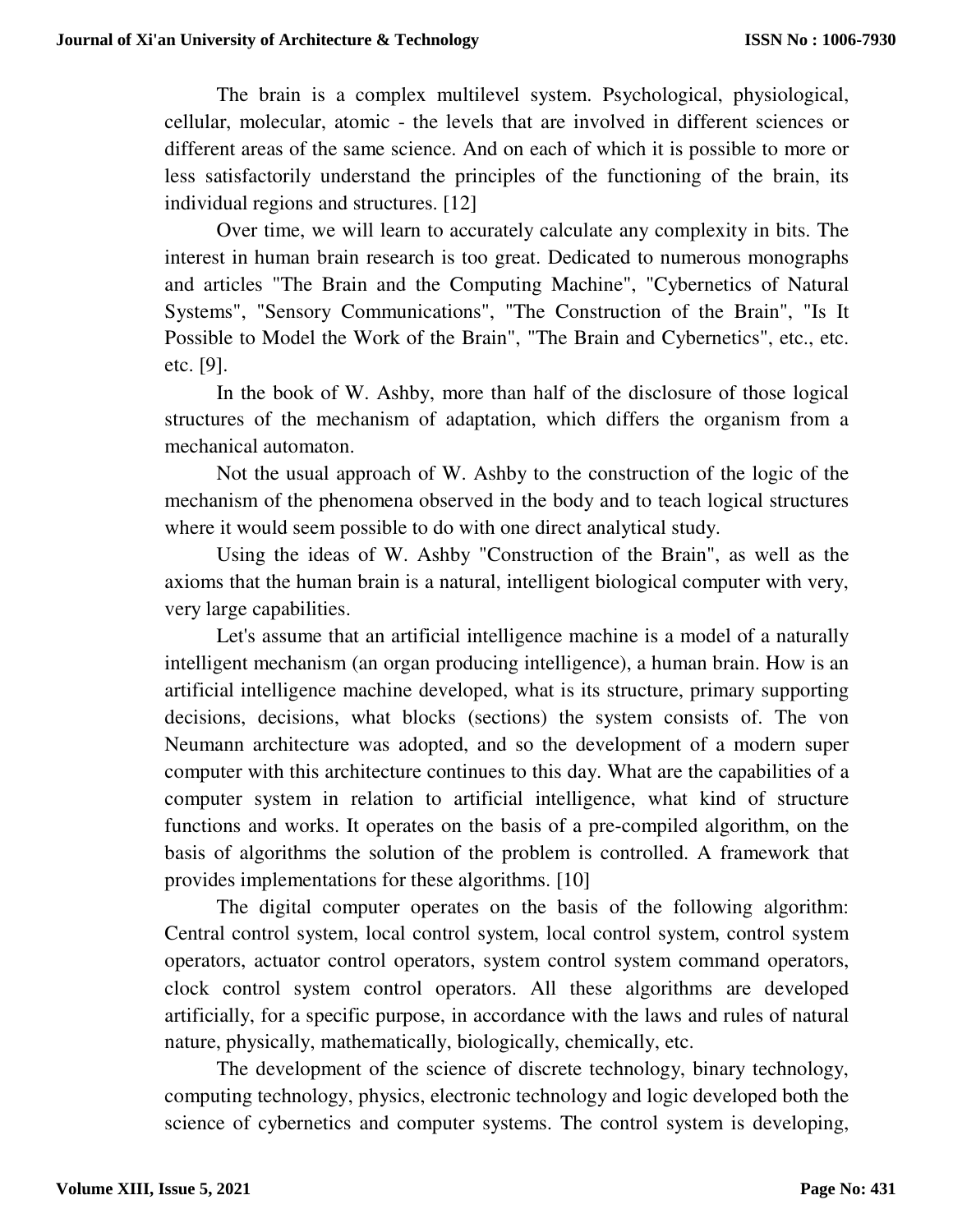operating systems are being developed, as a result, computer networks and network systems are being created.

Network technologies are being developed, both functional and technical support. And the natural intelligent human brain realizes all these algorithms at a high level, or the human brain consists of these algorithms, which are carried out by an automated control system with a virtual structure of each algorithm or the entire system algorithms.

The logic of the brain is considered as a set of logical necessary conditions that must be satisfied by the information processes of the brain. [11]

The human brain is a living organism - it is a self-regulating, improving, self-learning and self-programming system.

A living organism does not have a goal to constantly improve, its main task is to maintain homeostasis, integrity, harmonious coexistence with the environment. [3; 13]

Based on these two statements, one can guess about the algorithm of the human brain (nervous system), as the main governing body. The neural network is the body's communication system through which all parts of the body, organs and cells are able to send nerve impulses. The brain is a kind of central processor in which all these signals are processed and output data (sensation, emotions, commands for action) are formed.

Let's say the nose (the organ of smell) has caught the content of certain chemicals in the air. The brain processed signals from the olfactory organs and gave us not a chemical formula, but a certain assessment (pleasant aroma, specific, undefined smell, nasty smell). The question is, what is the brain's algorithm for evaluating information from the senses? What criteria is he guided by, dividing odors into pleasant and unpleasant? If we can answer this question, then we will understand the mechanism of the human brain. There is a huge amount of operations in the human brain every second, but only a very small part of them is realized by us only in the form of thoughts. [13]

All other signals that are neutral come past our consciousness, since the brain itself perfectly understands them in an automatic mode.

The questions of the functioning of the human brain surfaced such concepts as "system", "structure". Elements of a structure is an object that is indivisible in the context of a given problem. [20, 16]

1. Any set of elements on which the union (or relationship) operation is defined is called a structure. [20, 16]

2. A system is a functional set of compatible elements, on which the operation of combining intersecting (compatible) elements is defined.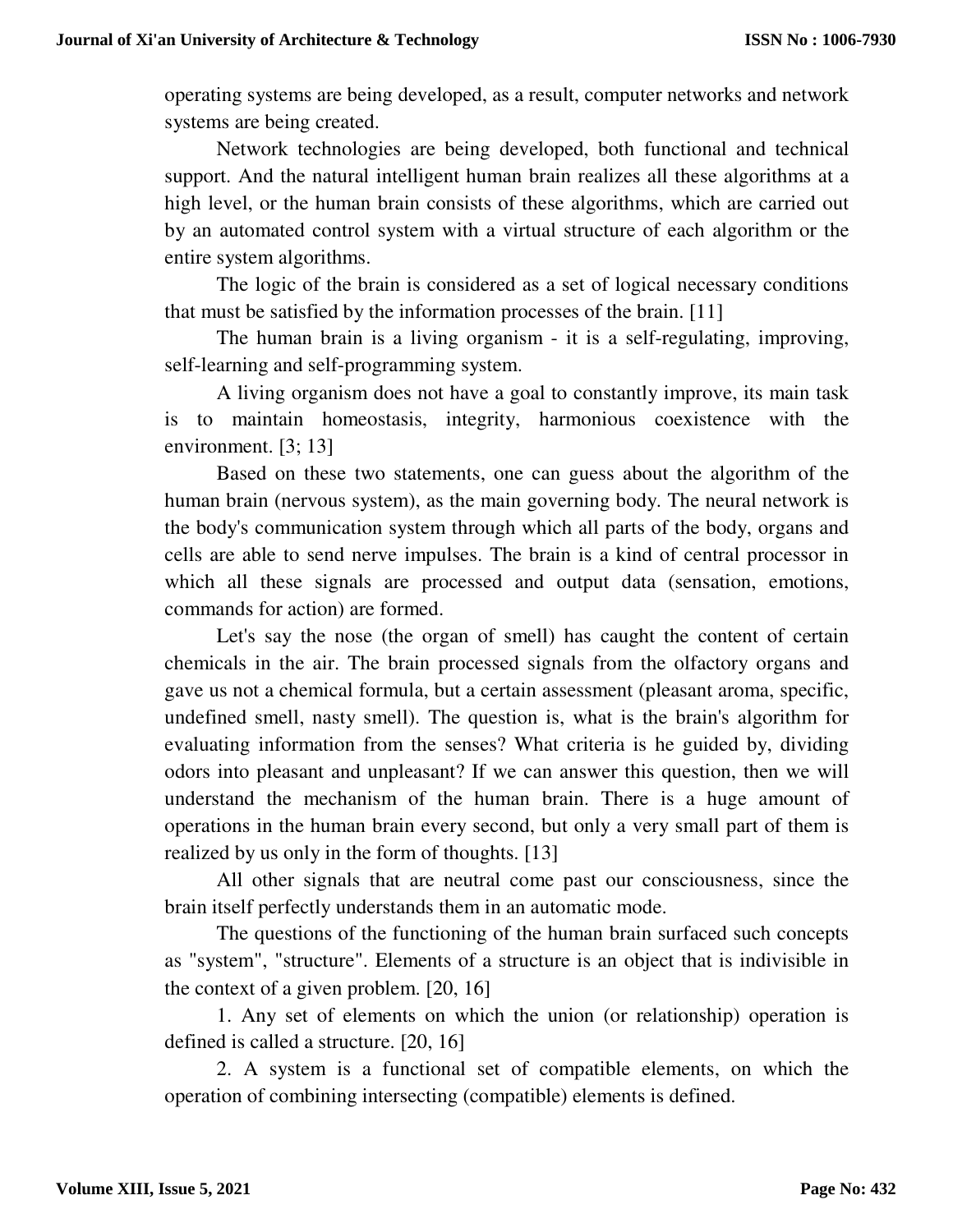And, if a structure is a set of elements, it turns out that there is a structure within a structure and an element within an element. Such structures are usually called structures, but it would be preferable to define them as structures of the second (third, etc.) order, and for elements - as an element of the second (third, etc.) order. Expanding the structure sequentially into structures of higher orders, in the study of the structure of the human brain we arrive at a representation of the structure in the form of a sequence. [16]

 $S, S^1, S^2, ..., S^n$ .

S - the initial structure, and Sn is called the initial elements of structures of lower orders.

Taking the theory of similarity, we first present the structures of an artificial intelligence machine, a central processor with a central control system, input and output systems, random access memory, permanent, external, control panels. All these elements of the structure of the computer works with the operating system, the database with the control systems. This is the structure of an artificial intelligence machine - a digital computer.

The structure of the human brain is a rather unique, hierarchical, dynamic system with a virtual structure.

The structure of the brain consists of the following sections: Brain: 1) the terminal brain (cerebral hemispheres and corpus callosum); 2) diencephalon epithalamus, thalamus, metathalamus, hypothalamus; 3) the midbrain and the roof of the midbrain; 4) hindbrain - cerebellum and pons; 5) the medulla oblongata; 6) the spinal cord.

The functional human brain - controls, controls, regulates, memorizes, processes, creates, decides, transmits and receives information and signals, the general work of the human brain performs and guides the process associated with human life and related phenomena. The structure of the logical block diagram of the human brain is shown in tab. one.

| Human brain system |                |                              |               |  |  |  |
|--------------------|----------------|------------------------------|---------------|--|--|--|
|                    | Human brain    |                              |               |  |  |  |
| <b>DBMS</b>        | Ultimate brain | Large hemispheres and corpus |               |  |  |  |
|                    |                | callosum                     |               |  |  |  |
|                    | Diencephalon   | Epithalamus                  |               |  |  |  |
|                    |                | Thalamus                     |               |  |  |  |
|                    |                | Metathalamus                 |               |  |  |  |
|                    |                | Hypothalamus                 | $\mathcal{S}$ |  |  |  |
|                    | Midbrain       | Tectummesencephalicum        |               |  |  |  |
|                    |                | Pedunculicerebri             |               |  |  |  |

tab.-1a.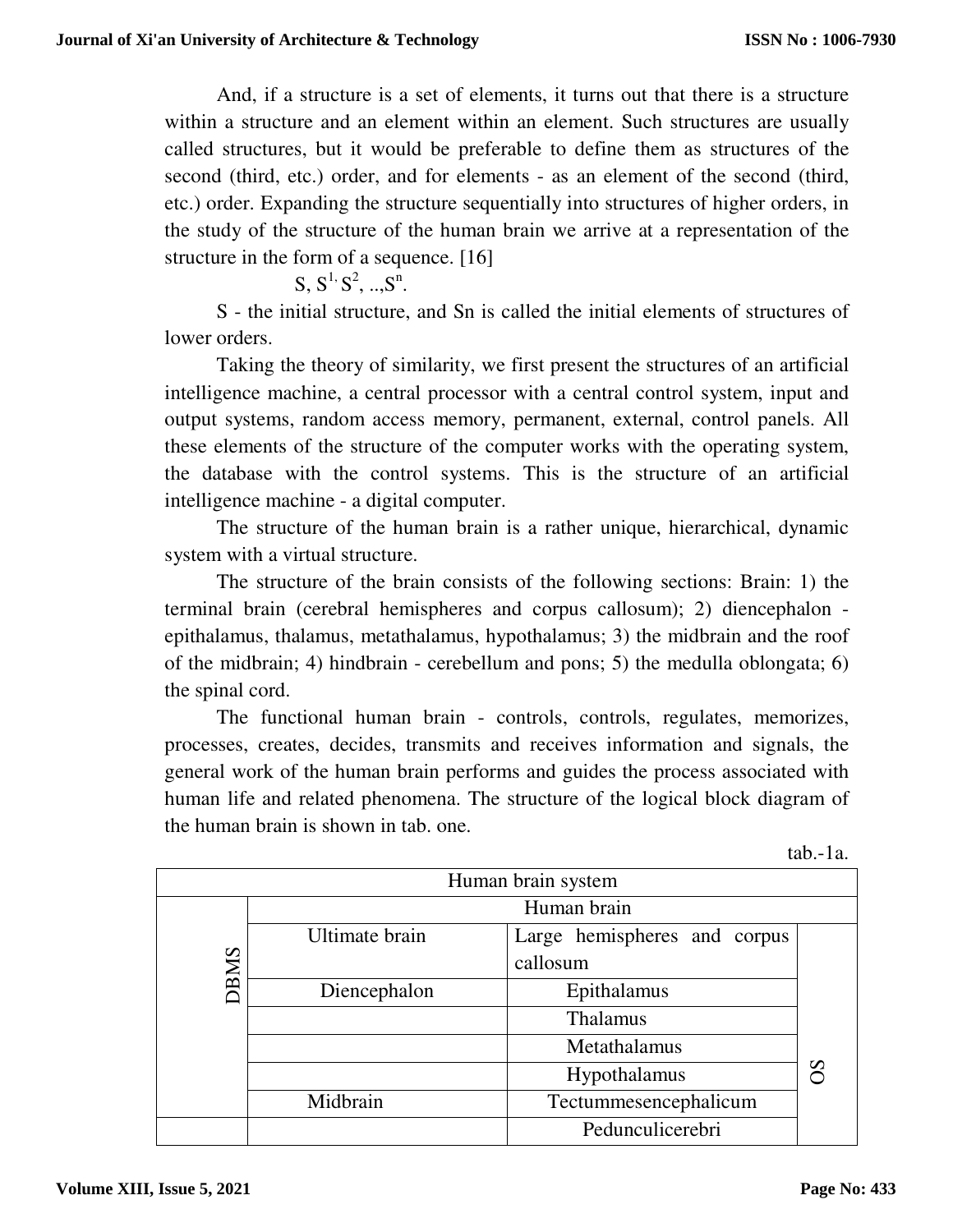| Hind brain                         |             |  |
|------------------------------------|-------------|--|
|                                    | Ponscerebri |  |
|                                    | Medulla     |  |
| Spinal cord                        |             |  |
| Local control systems (LCS)        |             |  |
| Managing the executive body (MEB)  |             |  |
| Operator management systems (OMS)  |             |  |
| Clock cycle control systems (CCCS) |             |  |

| tab.-1b. |  |
|----------|--|
|----------|--|

| <b>DBMS</b> |                            |  | Database |    |           |
|-------------|----------------------------|--|----------|----|-----------|
| <b>OS</b>   | HB                         |  |          |    |           |
|             | Diencephalon               |  |          |    |           |
|             | Midbrain                   |  |          |    |           |
|             | Hind brain                 |  |          |    |           |
|             | Spinal cord.   Ponscerebri |  |          | US |           |
|             | <b>LCS</b>                 |  |          |    | Dark hole |
|             | <b>MEB</b>                 |  |          |    |           |
|             | <b>OMS</b>                 |  |          |    |           |
|             | <b>CCCS</b>                |  |          |    |           |

The structure of the logical block diagram of the human brain system consists of the following: the cerebrum of the terminal brain, diencephalon, midbrain, hindbrain and spinal cord, with a local control system (LSC), local control systems (LSU), management of executive organs, (MEB ), operations management systems, (OMS), tact control systems, (TCS), data bank (DBMS), operating system (OC - OS) and black hole (BH). All these functions are performed dynamically by intelligent automated control systems (IACS) with a variety of automatic control and regulation systems (ACSUpR).

The system operates in real-time time-sharing in a variety of microprocessors and firmware.

And also the system is dynamic and vertical, based on a clearly developed algorithm and an absolutely accurate program. Each management process changes its structure in accordance with the tasks to be solved. The logical structures of the human brain are presented by exploring all the possible theoretical conclusions of the researchers came from the point of view of cybernetics.

The main goal of human brain research is interest in the development of machine artificial intelligence and the science of cybernetics.